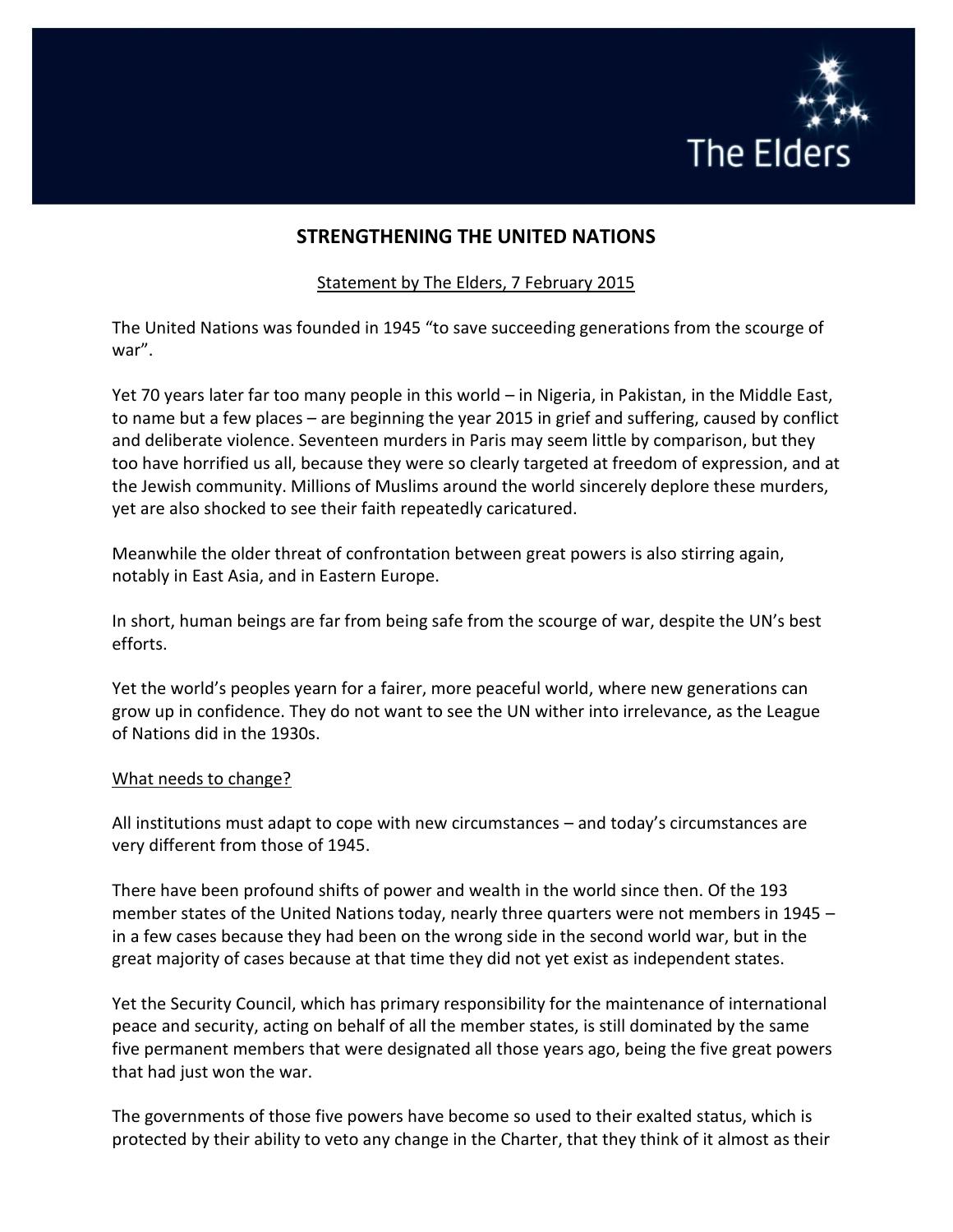natural right, sometimes forgetting that it is above all a responsibility. They assume that the world will continue to respect their authority, and fail to notice that, year by year, that authority is eroding.

The peoples of the global South, especially, do not see themselves adequately represented in the Council. They are therefore more and more inclined to question its authority, and the legitimacy of its decisions. We ignore this threat at our peril.

Recalling the wise guidance of our founder, Nelson Mandela, we, The Elders, call on governments to listen to their peoples, and on peoples to insist that their governments make more farsighted decisions.

We call on both the existing permanent members of the Security Council and the rest of the membership of the Organization to accept the urgency of strengthening the United Nations, and therefore accept also the compromises – sometimes painful ones – that will be needed to make it possible.

## Our proposals

## 1. A New Category of Members

In principle, the existing permanent members claim to be ready to welcome new ones. But their sincerity has not been tested because the rest of the membership cannot agree on essential points: which countries, and how many, should be new permanent members, and should they, like the existing ones, be given a veto over the Council's substantive divisions? In the view of many, the use or abuse of the veto is responsible for some of the Council's most conspicuous failures, when it does not intervene in time, or with sufficient force, to protect the victims of genocide and other comparable crimes. Those states are understandably reluctant to give yet more powers the right of veto.

We therefore propose a compromise. **Let the states which aspire to permanent membership accept instead, at least for the time being, election to a new category of membership, which would give them a much longer term than the two years served by the non-permanent members, and to which they could be immediately re-elected when that term expires.** This would enable them to become *de facto* permanent members, but in a more democratic way, since it would depend on them continuing to enjoy the confidence of other member states. By making the Council more democratic, this change would increase its legitimacy in the eyes of the world, thereby enhancing its authority and so also making it more effective.

This compromise will not be easy for states which aspire to full permanent membership to accept. But we urge them, for the greater good, to set aside for now their larger ambition. If they do, we believe that other member states will be willing to accord them this special status, whereas their chances of achieving full permanent membership in the near or even medium term still seem remote. Half a loaf (and we submit that in its practical effects it would be much more than half) is proverbially better than no bread. And "no bread" in this instance means continuing the present stalemate, at an unacceptable cost to humanity and to innocent human lives.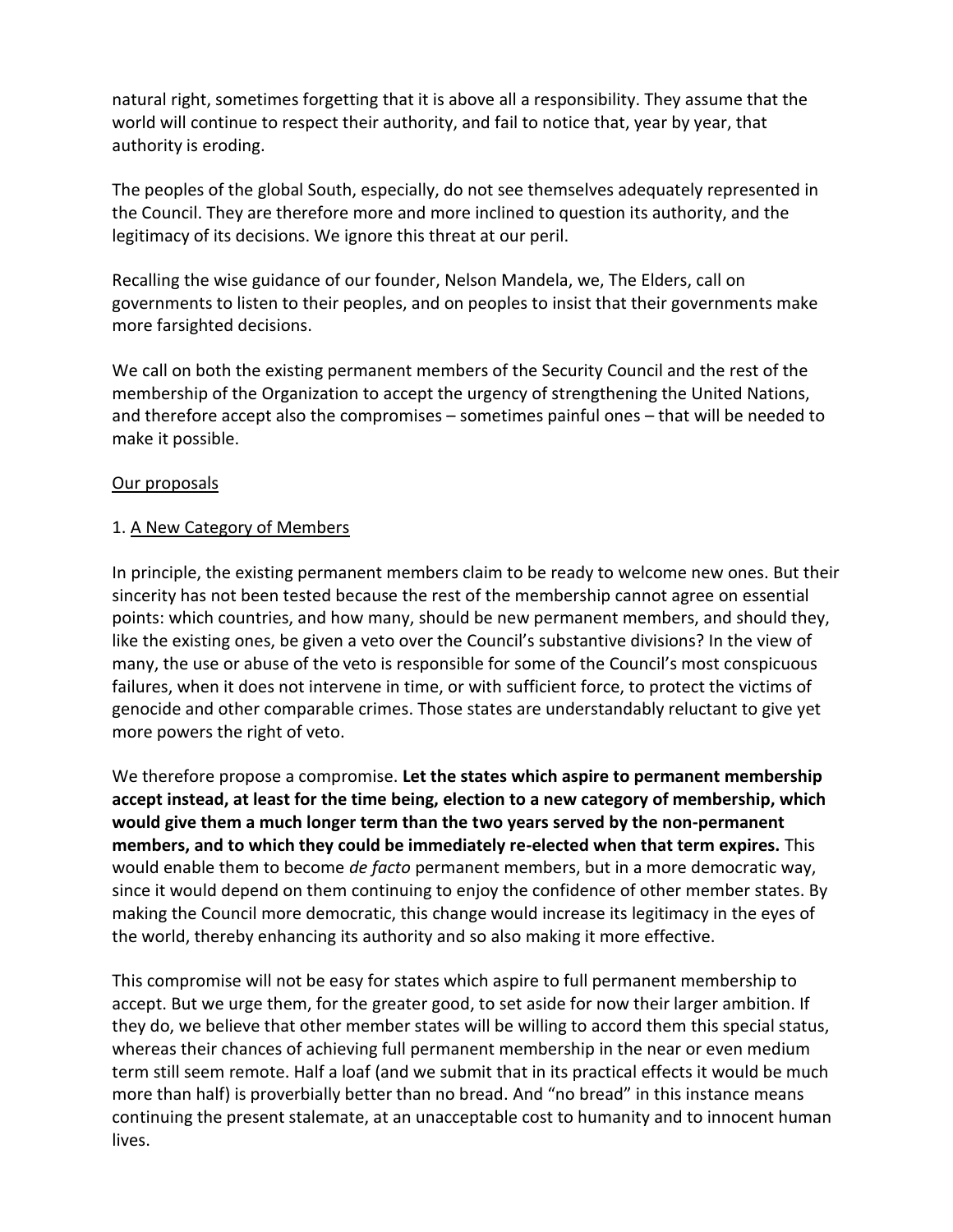Even so, such a change requires amendment of the Charter, which requires a two-thirds majority in the General Assembly and then ratification by two thirds of all UN members, including all five permanent members of the Security Council. This can be done. (The Charter has been amended three times – in the 1960s and early 70s – to enlarge the Security Council from 11 to 15 members, to make related changes to its voting arrangements, and to enlarge the Economic and Social Council.) But it will inevitably take some time: all the more reason for starting the process without further delay. Meanwhile, we propose three other changes, which do not require Charter amendment. We believe all three are urgently needed, to make the UN more effective, more authoritative and more efficient in its work of maintaining the peace. They should not wait until this first one has been completed.

# 2. A Pledge by the Existing Permanent Members

As already noted, on too many issues the Security Council is deadlocked by the failure of its permanent members to agree on a course of action, with the result that millions of people are left to suffer while great powers score debating points off each other. As the UN's founders understood, without the united support of the permanent members, both material and moral, the Council cannot act.

None of us has forgotten the Holocaust, Rwanda, Srebenica, Saddam Hussein's campaign against Iraq's Kurds, or the killing fields of Cambodia. No part of the world has been spared these horrors. So the political will must be summoned to prevent, or at least limit, their repetition.

We therefore call on the five existing permanent members to pledge themselves to greater and more persistent efforts to find common ground, especially in crises where populations are being subjected to, or threatened with, genocide or other mass atrocities.

**States making this pledge will undertake not to use, or threaten to use, their veto in such crises without explaining, clearly and in public, what alternative course of action they propose, as a credible and efficient way to protect the populations in question. This explanation must refer to international peace and security, and not to the national interest of the state casting the veto, since any state casting a veto simply to protect its national interests is abusing the privilege of permanent membership.**

**And when one or more permanent members do feel obliged to cast a veto, and do provide such an explanation, the others must undertake not to abandon the search for common ground but to make even greater efforts to agree on an effective course of action.**

# 3. A Voice for Those Affected

When they can agree, the permanent members too often deliberate behind closed doors, without listening to the voices of those most directly affected by their decisions, and present their elected colleagues with ready-made resolutions leaving little room for debate. To remedy this, we call on all members of the Security Council to make more regular and systematic use of the "Arria formula" (under which, in the last two decades, Security Council members have had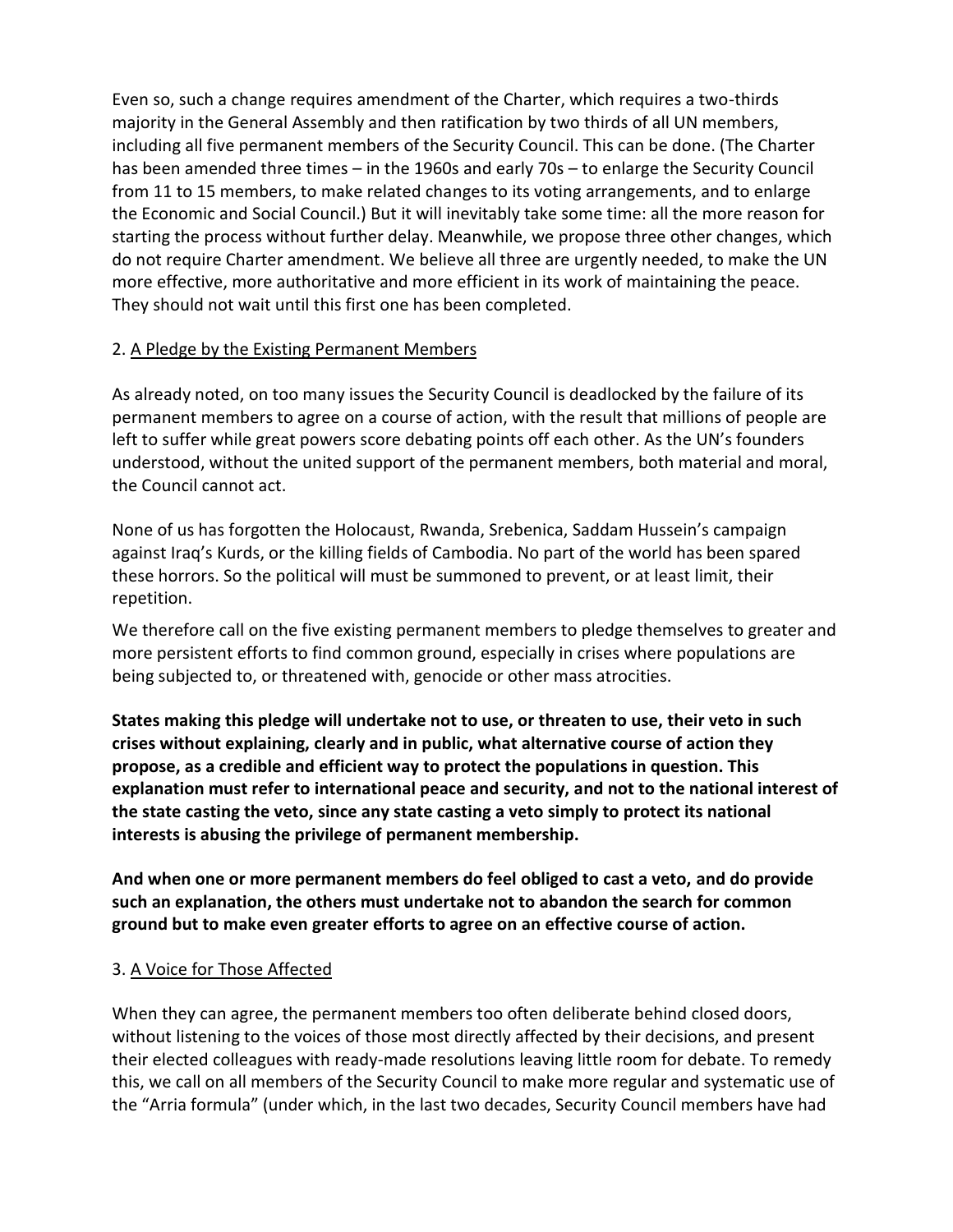meetings with a wide variety of civil society organizations), to give groups representing people in zones of conflict the greatest possible opportunity to inform and influence Council decisions.

At present, meetings under the Arria formula are too often attended only by junior officials, whose reports can easily be ignored. In future, we call on the heads of the delegations of all countries serving on the Security Council, including the permanent members, to attend all meetings held under this formula in person. **Members of the Council must use such meetings to ensure that their decisions are informed by full and clear knowledge of the conditions in the country or region concerned, and of the views of those most directly affected.**

## 4. A New Process for Choosing the Secretary-General

At the United Nations, it is the Secretary-General who has to uphold the interests and aspirations of *all* the world's peoples. This role requires leadership of the highest calibre. Yet for 70 years the holder of this post has effectively been chosen by the five permanent members of the Security Council, who negotiate among themselves in almost total secrecy. The rest of the world is told little about the process by which candidates are identified, let alone the criteria by which they are judged. This barely follows the letter, and certainly not the spirit, of the UN Charter, which says the Secretary-General should be appointed by the General Assembly, and only on the *recommendation* of the Security Council.

To remedy this, we call on the General Assembly to insist that the Security Council recommend more than one candidate for appointment as the Secretary-General of the United Nations, after a timely, equitable and transparent search for the best qualified candidates, irrespective of gender or regional origin.

We suggest that the next Secretary-General be appointed for a single, non-renewable term of seven years, in order to strengthen his or her independence and avoid the perception that he or she is guided by electoral concerns. She or he must not be under pressure, either before or after being appointed, to give posts in the Secretariat to people of any particular nationality in return for political support, since this is clearly contrary to the spirit of the Charter. **This new process should be adopted without delay, so that the United Nations can make full use of it to choose the best person to assume the post in January 2017.**

#### No time to lose

The Elders believe that, for the UN to recover its authority and effectiveness in maintaining world peace and security, these changes are an essential starting point. We also believe that they are achievable, with a minimum of good will and effort on the part of member states. We therefore call on the citizens of all states to press their governments to take the necessary action. We, for our part, will do all we can to persuade them.

Discussions on these priority changes must start immediately, inside and outside governments. There is no time to lose.